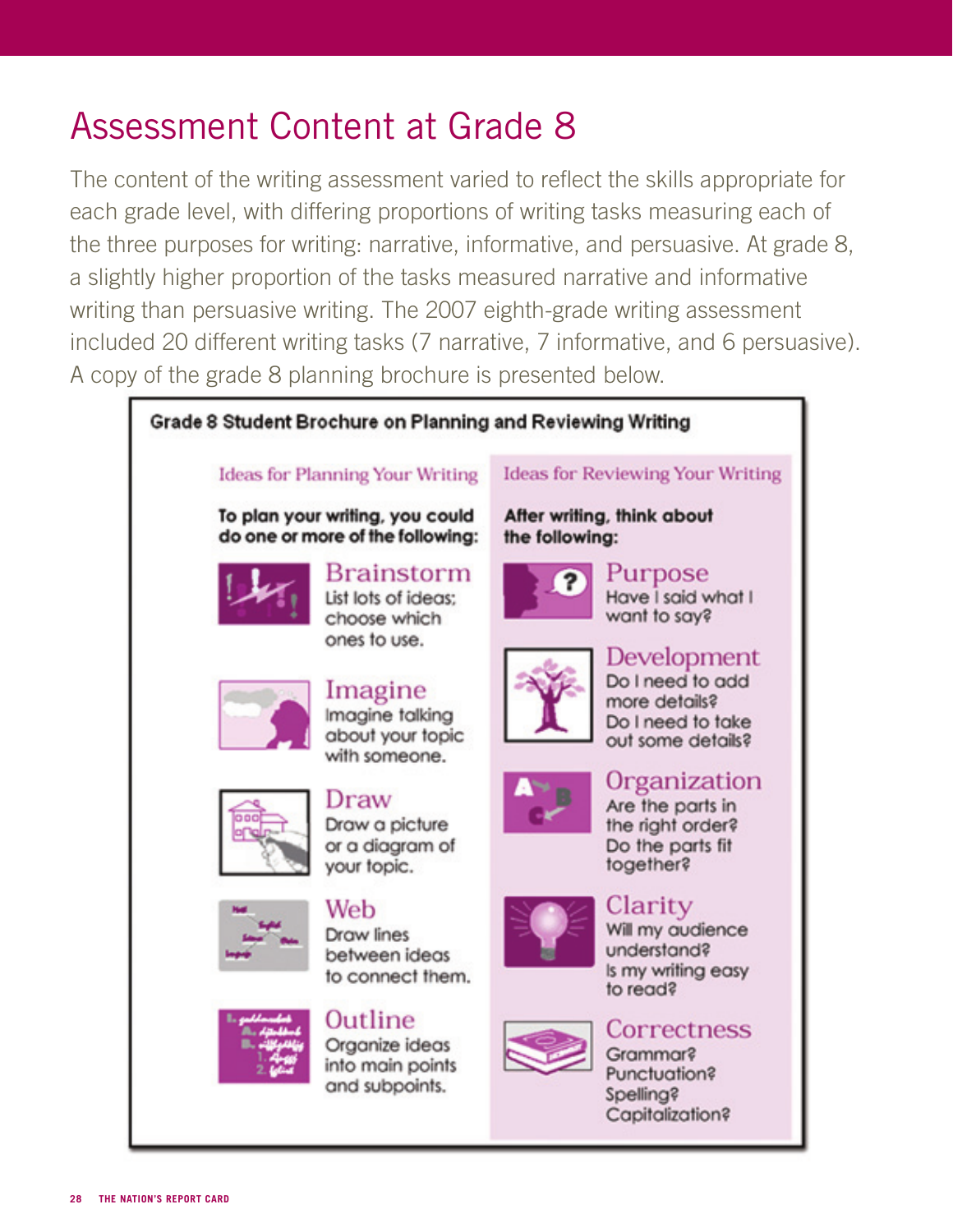# **Writing Achievement Levels at Grade 8**

The following achievement-level descriptions for grade 8 writing are applied to first drafts that students are expected to generate within the limited time constraints in a large-scale assessment environment, and not to final or polished student writing. The cut score depicting the lowest score representative of that level is noted in parentheses.

*Basic* (114): Eighth-grade students performing at the *Basic* level should be able to produce an effective response within the time allowed that shows a general understanding of the writing task they have been assigned. Their writing should show that these students are aware of the audience they are expected to address, and it should include supporting details in an organized way. The grammar, spelling, punctuation, and capitalization in the work should be accurate enough to communicate to a reader, although there may be mistakes that get in the way of meaning.

*Proficient* (173): Eighth-grade students performing at the *Proficient* level should be able to produce an effective response within the time allowed that shows an understanding of both the writing task they have been assigned and the audience they are expected to address. Their writing should be organized, making use of techniques such as sequencing or a clearly marked beginning and ending, and it should make use of details and some elaboration to support and develop the main idea of the piece. Their writing should include precise language and some variety in sentence structure, and it may show analytical, evaluative, or creative thinking. The grammar, spelling, punctuation, and capitalization in the work should be accurate

enough to communicate to a reader; there may be some errors, but these should not get in the way of meaning.

*Advanced* (224): Eighth-grade students performing at the *Advanced* level should be able to produce an effective and fully developed response within the time allowed that shows a clear understanding of both the writing task they have been assigned and the audience they are expected to address. Their writing should show some analytical, evaluative, or creative thinking, and should demonstrate precise word choice and varied sentence structure. Their work should include details and elaboration that support and develop the main idea of the piece, and it may make use of strategies such as analogies, illustrations, examples, anecdotes, or figurative language to clarify a point. At the same time, the writing should show that these students can keep their work clearly and consistently organized. Writing by eighth-grade students performing at the *Advanced* level should contain few errors in grammar, spelling, punctuation, capitalization, and sentence structure. These writers should demonstrate good control of these elements and may use them for stylistic effect in their work.

#### **FOR MORE INFORMATION...**

The results presented in this section are for all eighth-graders in the nation. State and urban district results for released writing tasks are [also available at http://nces.ed.gov/](http://nces.ed.gov/nationsreportcard/itmrls) nationsreportcard/itmrls.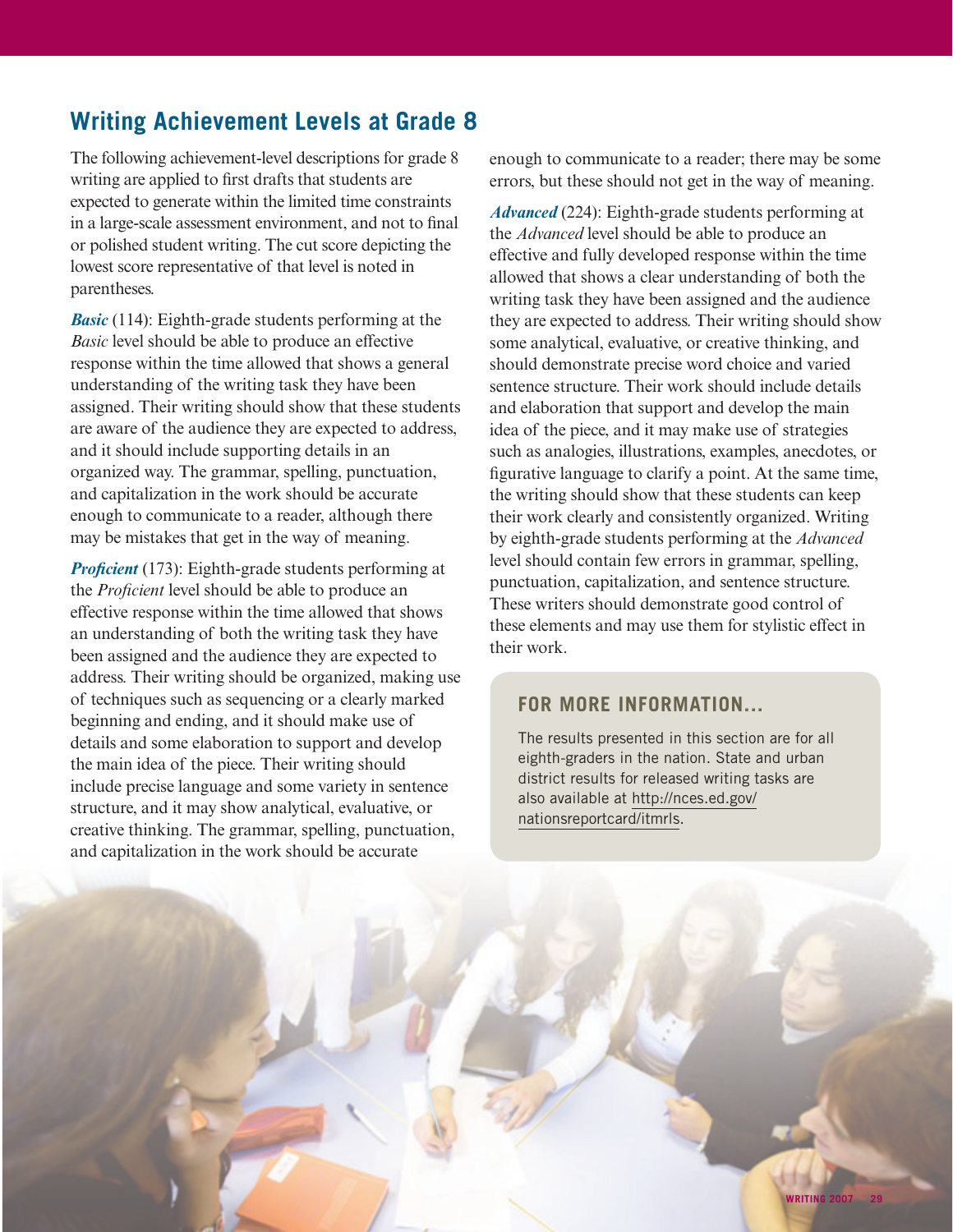## **Informative Writing at Grade 8**

An important aspect of informative writing is being able to convey ideas and information to an audience about something the writer knows well. The writing task presented here asks students to write about something eighth-graders are familiar with, namely, backpacks. To engage students in the task, create context, and give them a starting point for their writing, they received a letter in an envelope from a fellow student coming from far away. This student is looking for information about backpacks and how they are used. The letter also helps to give students a starting point for their writing in the limited time period available to them. Sixty-seven percent of eighth-graders received a rating of "Sufficient" or higher on their responses to this writing task.

**Percentage of eighth-grade students at each rating level in 2007**

| Excellent |    |    |    | Skillful   Sufficient   Uneven   Insufficient   Unsatisfactory |
|-----------|----|----|----|----------------------------------------------------------------|
|           | 1Δ | 51 | 24 |                                                                |

NOTE: Detail may not sum to totals because of rounding. SOURCE: U.S. Department of Education, Institute of Education Sciences, National Center for Education Statistics, National Assessment of Educational Progress (NAEP), 2007 Writing Assessment.

### **Sample Eighth-Grade Informative Writing Task**

Open the envelope labeled **E** that you have been given. Take out the letter from Rina and read it. Rina, who wrote the letter, is coming to a school in America for the first time and needs to know what a backpack is.

Write a letter back to Rina. In your letter, include a clear description of a backpack and explain in detail what she should keep in it. Remember, the more information Rina has, the better prepared she'll be to start eighth grade.

Dear Eighth-Grade Student. King and mama mited States  $\n *x*$   $\hat{r}$  a n Jele  $2m$ grade s at eveited about the m about starting eighth  $9400$ Nchool students  $M$ *<u>M</u>* keep their school mething called  $\alpha$ **DOCRPOGR** ے enow is hat that le son  $10.1$ write **Cack** to me and explain backpack" is and what I shoul start in it Setting a good my new school is important τo information will usour really rels. someday & can return maybe Ravor to someone else them information the

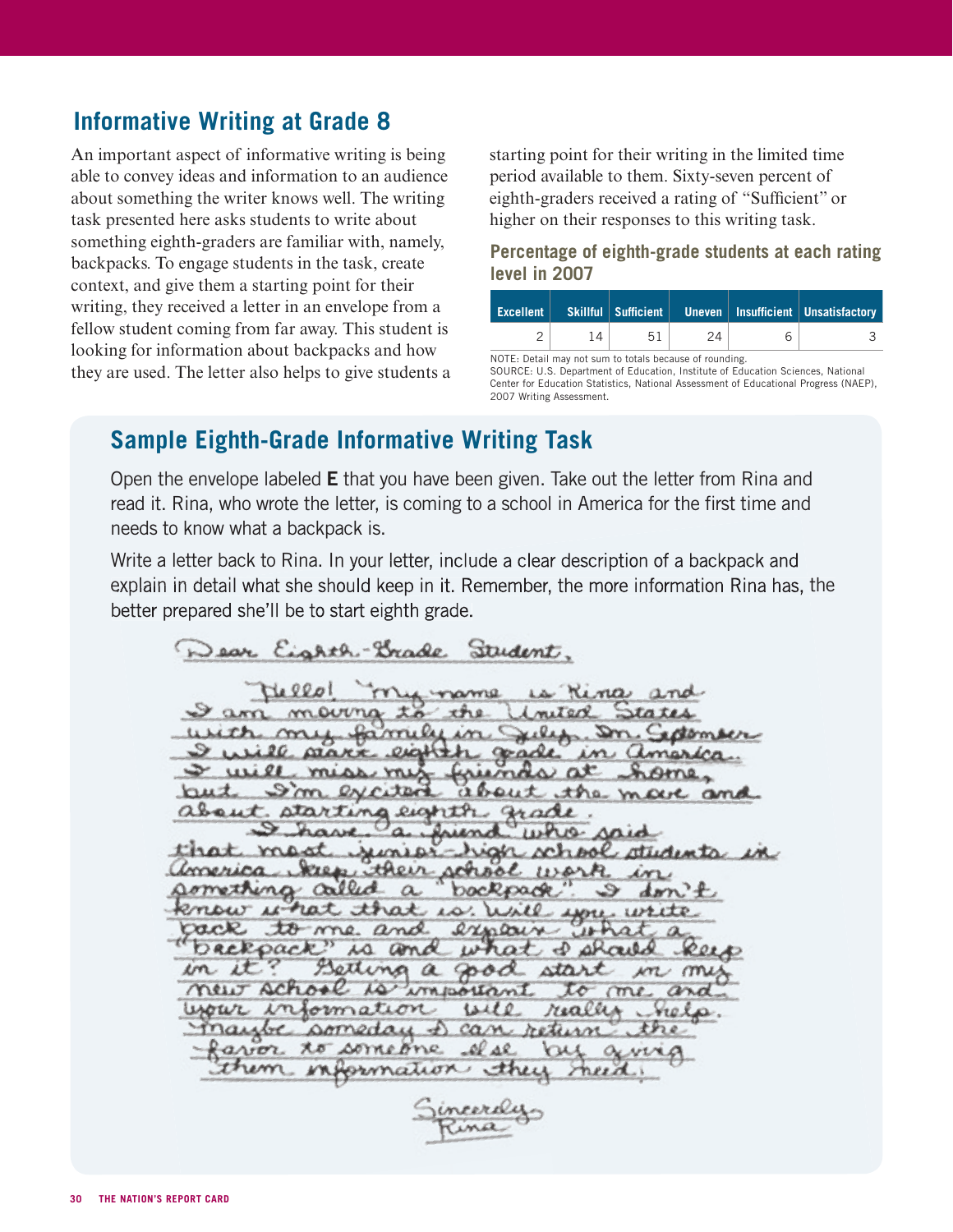# **Range of Eighth-Grade Informative Writing Skills**

The item map below illustrates the range of writing ability demonstrated by eighth-graders. For example, students performing near the middle of the *Basic* range were likely to provide a "Sufficient" response for the *Backpack* writing task. Students performing near the top of the *Proficient* range were more likely to provide a "Skillful" response, and responses rated as "Excellent" were likely to be provided by students performing in the *Advanced* range. Examples of responses rated as "Uneven" and "Excellent" are presented on the following pages.

#### **GRADE 8 NAEP WRITING ITEM MAP**

|              | <b>Scale</b><br>score | Rating of responses to<br><b>Backpack task</b> | <b>Rating criteria</b>                                                                                                                                                                                                                                                                                        |  |  |  |
|--------------|-----------------------|------------------------------------------------|---------------------------------------------------------------------------------------------------------------------------------------------------------------------------------------------------------------------------------------------------------------------------------------------------------------|--|--|--|
|              | 300<br>$\sim$         |                                                |                                                                                                                                                                                                                                                                                                               |  |  |  |
| Advanced     | 260<br>250<br>240     | 254 "Excellent" essay about a<br>backpack      | Students writing at the <b>EXCELLENT</b> level developed well-organized essays<br>with well-chosen details, using transitions to lead the reader from one part<br>of the essay to another. These students also consistently varied their                                                                      |  |  |  |
|              | 230                   |                                                | sentence structure and made good word choices, doing so with minimal<br>errors.                                                                                                                                                                                                                               |  |  |  |
|              | 224                   |                                                |                                                                                                                                                                                                                                                                                                               |  |  |  |
| Proficient   | 220<br>210<br>200     | 213 "Skillful" essay about a<br>backpack       | Students writing at the SKILLFUL level developed clearly organized essays<br>using details in parts of their essays, but occasionally missing transitions.<br>These students sometimes varied their sentence structure and exhibited                                                                          |  |  |  |
|              | 190<br>180            |                                                | good word choices, and errors they made did not interfere with reader<br>understanding.                                                                                                                                                                                                                       |  |  |  |
|              | 173                   |                                                |                                                                                                                                                                                                                                                                                                               |  |  |  |
|              |                       |                                                |                                                                                                                                                                                                                                                                                                               |  |  |  |
|              | 170<br>160            |                                                |                                                                                                                                                                                                                                                                                                               |  |  |  |
|              | 150                   |                                                | Students writing at the <b>SUFFICIENT</b> level developed essays using some<br>details, with generally related ideas often lacking transitions. While these                                                                                                                                                   |  |  |  |
| <b>Basic</b> | 140                   | 147 "Sufficient" essay about a                 | students demonstrated control over sentence boundaries, their sentence                                                                                                                                                                                                                                        |  |  |  |
|              | 130                   | backpack                                       | structure and word choices were often simple and unvaried. Errors they<br>made did not interfere with reader understanding.                                                                                                                                                                                   |  |  |  |
|              | 120                   |                                                |                                                                                                                                                                                                                                                                                                               |  |  |  |
|              | 114                   |                                                |                                                                                                                                                                                                                                                                                                               |  |  |  |
|              |                       |                                                | Students writing at the UNEVEN level wrote essays that conveyed some clear                                                                                                                                                                                                                                    |  |  |  |
|              | 110                   | 106 "Uneven" essay about a                     | information. However, the essays were also characterized by one or more<br>flaws, including a lack of development, repetition of ideas or information,<br>breakdowns in organization, uneven control over sentence boundaries and<br>word use, and errors that at times interfered with reader understanding. |  |  |  |
|              | 100<br>90             | backpack                                       |                                                                                                                                                                                                                                                                                                               |  |  |  |
|              | 80                    |                                                |                                                                                                                                                                                                                                                                                                               |  |  |  |
|              | 70                    | "Insufficient" essay about a<br>77             | Students writing at the INSUFFICIENT level wrote essays characterized by one                                                                                                                                                                                                                                  |  |  |  |
|              | 60                    | backpack                                       | or more flaws, including very fragmented, disorganized, or repetitive<br>development; minimal control over sentence boundaries and word use; and                                                                                                                                                              |  |  |  |
|              | $\sim$                |                                                | errors that often interfered with reader understanding.                                                                                                                                                                                                                                                       |  |  |  |
|              | $\overline{0}$        |                                                |                                                                                                                                                                                                                                                                                                               |  |  |  |

NOTE: The sample grade 8 writing task in the 2007 writing assessment was mapped onto the NAEP 0-300 writing scale. The map shows, for each level on the scoring guide from "Insufficient" through "Excellent," the scale score attained by students who had a 65 percent probability of attaining that level or higher for the selected task. Scale score ranges for writing achievement levels are referenced on the map.

SOURCE: U.S. Department of Education, Institute of Education Sciences, National Center for Education Statistics, National Assessment of Educational Progress (NAEP), 2007 Writing Assessment.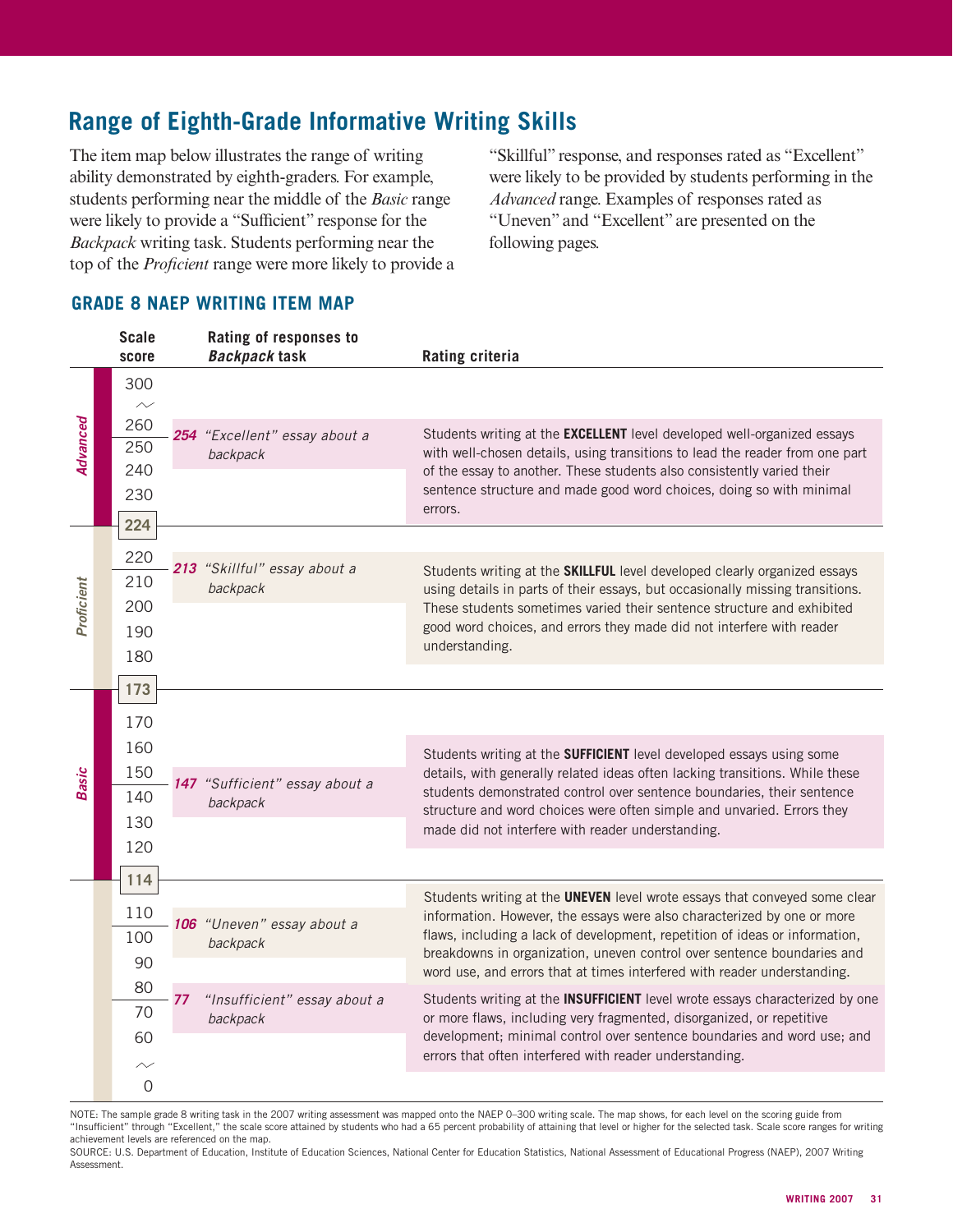# **Example of an "Uneven" Response**

The response shown on the following page was rated as "Uneven" because, while it does convey some clear information, it also demonstrates a lack of development and breakdowns in organization, moving quickly from thought to thought with little, if any, elaboration: "Every one at my school has a packback. I'm going to tell you what a backpack is." Control over sentence boundaries and structure is uneven at times present, at other times absent: "You will put paper, folders, pens, pencils, books, and more." There are also numerous errors in punctuation, spelling, and usage, some of which may require a reader to hesitate and puzzle over meaning, such as the consistently incorrect use of apostrophes ("for big kid's").

Although 20 percent of the eighth-graders whose responses to the *Backpack* task were rated as "Uneven" engaged in some prewriting activity, there was no prewriting activity on the planning page for the sample student response presented here. Since scorers did not see students' planning pages, the absence of prewriting activity did not factor into the rating of the response.

The table below shows the percentage of eighthgraders within each achievement level whose responses were rated as "Uneven" or higher. For example, 95 percent of students performing at the *Basic* level at least were able to write essays that presented some clear information, even if that information was presented in an unevenly organized way, was inconsistently developed, or sometimes exhibited sentence, word choice, or other errors that could interfere with reader understanding.

#### **Percentage rated as "Uneven" or higher for eighth-graders at each achievement level in 2007**

|    |    |    | <b>Overall</b> Below Basic   At Basic   At Proficient   At Advanced |     |
|----|----|----|---------------------------------------------------------------------|-----|
| 92 | 49 | 95 | 100                                                                 | 100 |

SOURCE: U.S. Department of Education, Institute of Education Sciences, National Center for Education Statistics, National Assessment of Educational Progress (NAEP), 2007 Writing Assessment.



#### **FOR MORE INFORMATION...**

[Explore other sample writing tasks and student responses from the 2007 writing assessment at http://nces.](http://nces.ed.gov/nationsreportcard/itmrls) ed.gov/nationsreportcard/itmrls.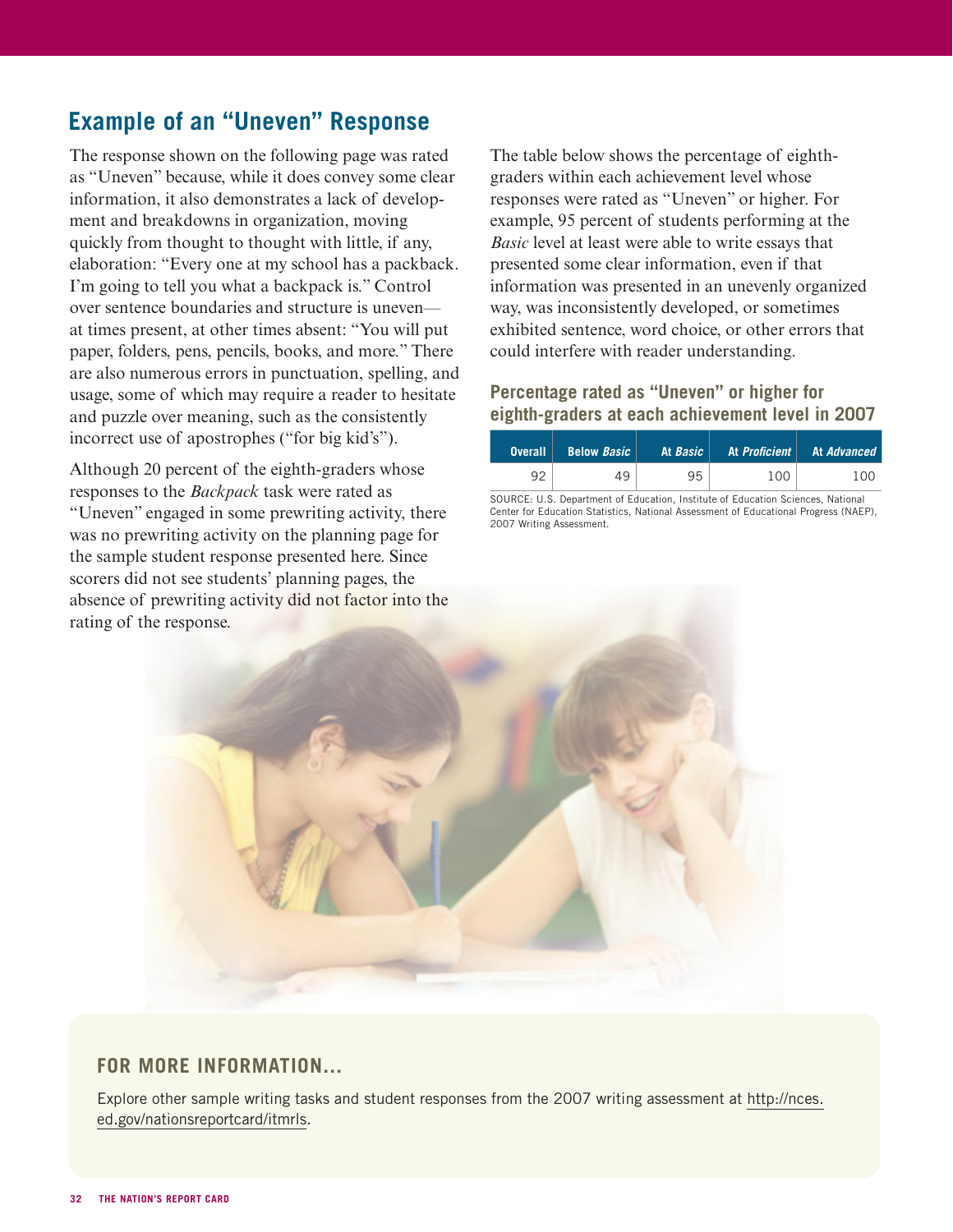$2126107$ Dear: Prina How are doing? I'm great Every How are doing? I'm great. Livery<br>and a to tell you what a bockback is.<br>going to tell you what a bockback is.<br>A bockpack is like or purse except you A backpack is like a purse some for A bochpour back. Their's some need<br>put et en your back. Their's some need put of in your for big hids. You need<br>It he kids and some for big tids. You yould put one ton the stuff some have left le. You<br>your school stuff some have very lift le. You your school some have very little. looks, pockets, and paper, folders, pens, pencis, wood will put paper.<br>and more. Like you the stutt to have<br>to take to youre school, you will a have to take to you're school, you when you to take tout in a back pack. Moved you.<br>get a nice bockpack. Nice to meet you. Sencirly: **WRITING 2007**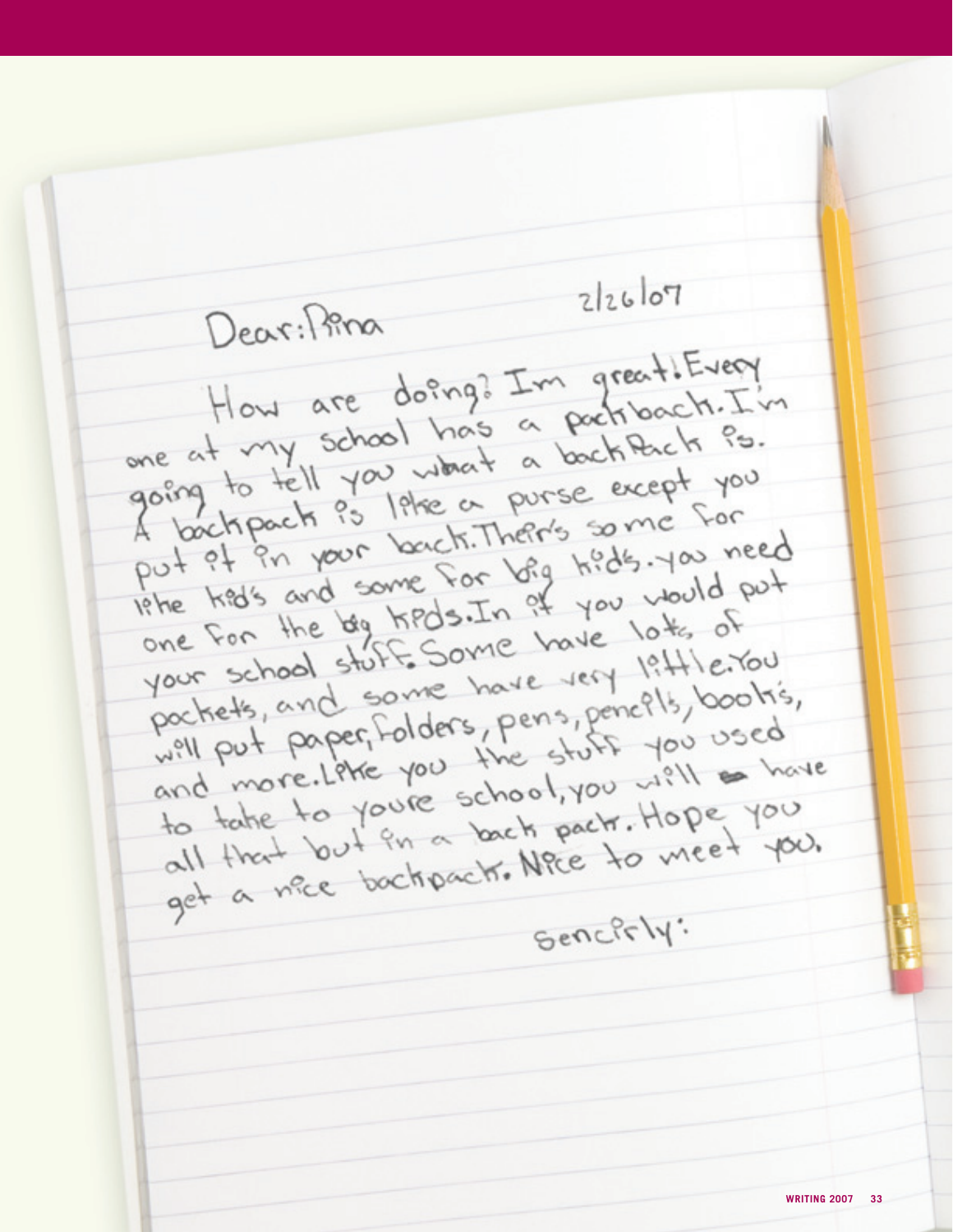### **Example of an "Excellent" Response**

The response shown on the following page was rated as "Excellent" because it is well organized, using descriptive details and transitions to lead the reader from one piece of information to another: "A backpack is a bag with a rounded top  $+$  a flat bottom. It unzips around the top to reveal a spacious pouch. In this pouch you might keep…". The response also sustains variety in sentence structure throughout and exhibits good word choices (reveal, vertically, flexible).

The content of the student's planning page shown below illustrates how the student engaged in prewriting activities by creating a list and drawing a picture. The list produced on this planning page contributed to the way information was organized in the student's response. The list of details focusing on the physical description of a backpack was drafted into sentence form during composition.

The table below shows the percentage of eighthgraders within each achievement level whose responses were rated as "Excellent." For example, 4 percent of students performing at the *Proficient* level were able to write developed and well-organized essays with well-chosen details, using transitions to lead the reader from one part of the essay to another. These students also consistently varied their sentence structure and made good word choices, doing so with minimal errors. Less than 1 percent of the students at the *Basic* level were able to do so.

#### **Percentage rated as "Excellent" for eighth-graders at each achievement level in 2007**

| $\Omega$ verall | <b>Below Basic</b> | At <i>Basic</i> $\vert$ | At Proficient   At Advanced |
|-----------------|--------------------|-------------------------|-----------------------------|
|                 |                    |                         |                             |

# Rounds to zero.

SOURCE: U.S. Department of Education, Institute of Education Sciences, National Center for Education Statistics, National Assessment of Educational Progress (NAEP), 2007 Writing Assessment.